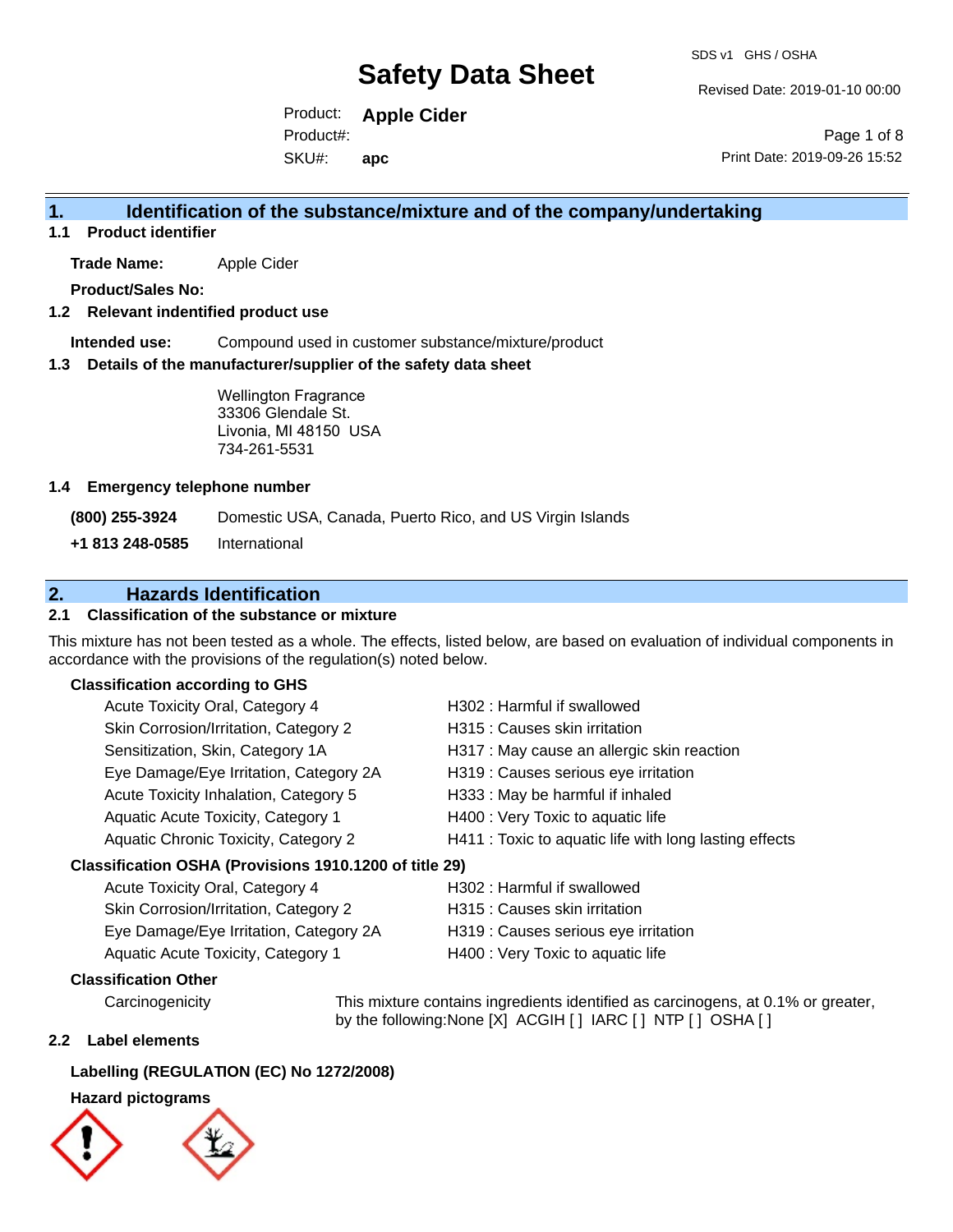Revised Date: 2019-01-10 00:00

Product: **Apple Cider** SKU#: Product#: **apc**

Page 2 of 8 Print Date: 2019-09-26 15:52

| <b>Signal Word: Warning</b>     |                                                                                                                                  |
|---------------------------------|----------------------------------------------------------------------------------------------------------------------------------|
| <b>Hazard statments</b>         |                                                                                                                                  |
| H <sub>302</sub>                | Harmful if swallowed                                                                                                             |
| H315                            | Causes skin irritation                                                                                                           |
| H317                            | May cause an allergic skin reaction                                                                                              |
| H319                            | Causes serious eye irritation                                                                                                    |
| H333                            | May be harmful if inhaled                                                                                                        |
| H400                            | Very Toxic to aquatic life                                                                                                       |
| H411                            | Toxic to aquatic life with long lasting effects                                                                                  |
| <b>Precautionary Statements</b> |                                                                                                                                  |
| <b>Prevention:</b>              |                                                                                                                                  |
| P <sub>264</sub>                | Wash hands thoroughly after handling                                                                                             |
| P <sub>270</sub>                | Do not eat, drink or smoke when using this product                                                                               |
| P272                            | Contaminated work clothing should not be allowed out of the workplace                                                            |
| P273                            | Avoid release to the environment                                                                                                 |
| <b>Response:</b>                |                                                                                                                                  |
| $P301 + P312 + P330$            | IF SWALLOWED: Call a POISON CENTER or doctor/physician if you feel unwell Rinse<br>mouth                                         |
| $P302 + P352$                   | IF ON SKIN: Wash with soap and water                                                                                             |
| $P304 + P312$                   | IF INHALED: Call a POISON CENTER or doctor/physician if you feel unwell                                                          |
| $P305 + P351 + P338$            | IF IN EYES: Rinse cautiously with water for several minutes Remove contact lenses if<br>present and easy to do. continue rinsing |
| $P333 + P313$                   | If skin irritation or a rash occurs: Get medical advice/attention                                                                |
| P337 + P313                     | If eye irritation persists: Get medical advice/attention                                                                         |
| P362                            | Take off contaminated clothing and wash before reuse                                                                             |
| P363                            | Wash contaminated clothing before reuse                                                                                          |
| P391                            | <b>Collect Spillage</b>                                                                                                          |

#### **2.3 Other Hazards**

**no data available**

## **3. Composition/Information on Ingredients**

#### **3.1 Mixtures**

This product is a complex mixture of ingredients, which contains among others the following substance(s), presenting a health or environmental hazard within the meaning of the UN Globally Harmonized System of Classification and Labeling of Chemicals (GHS):

| CAS#<br>Ingredient                      | EC#       | Conc.<br>Range | <b>GHS Classification</b>    |
|-----------------------------------------|-----------|----------------|------------------------------|
| 120-51-4                                | 204-402-9 | $30 - 40 \%$   | H302; H313; H400; H411       |
| <b>Benzyl Benzoate</b><br>$97 - 53 - 0$ | 202-589-1 | $20 - 30 \%$   | H303; H316; H317; H319; H401 |
| Eugenol                                 |           |                |                              |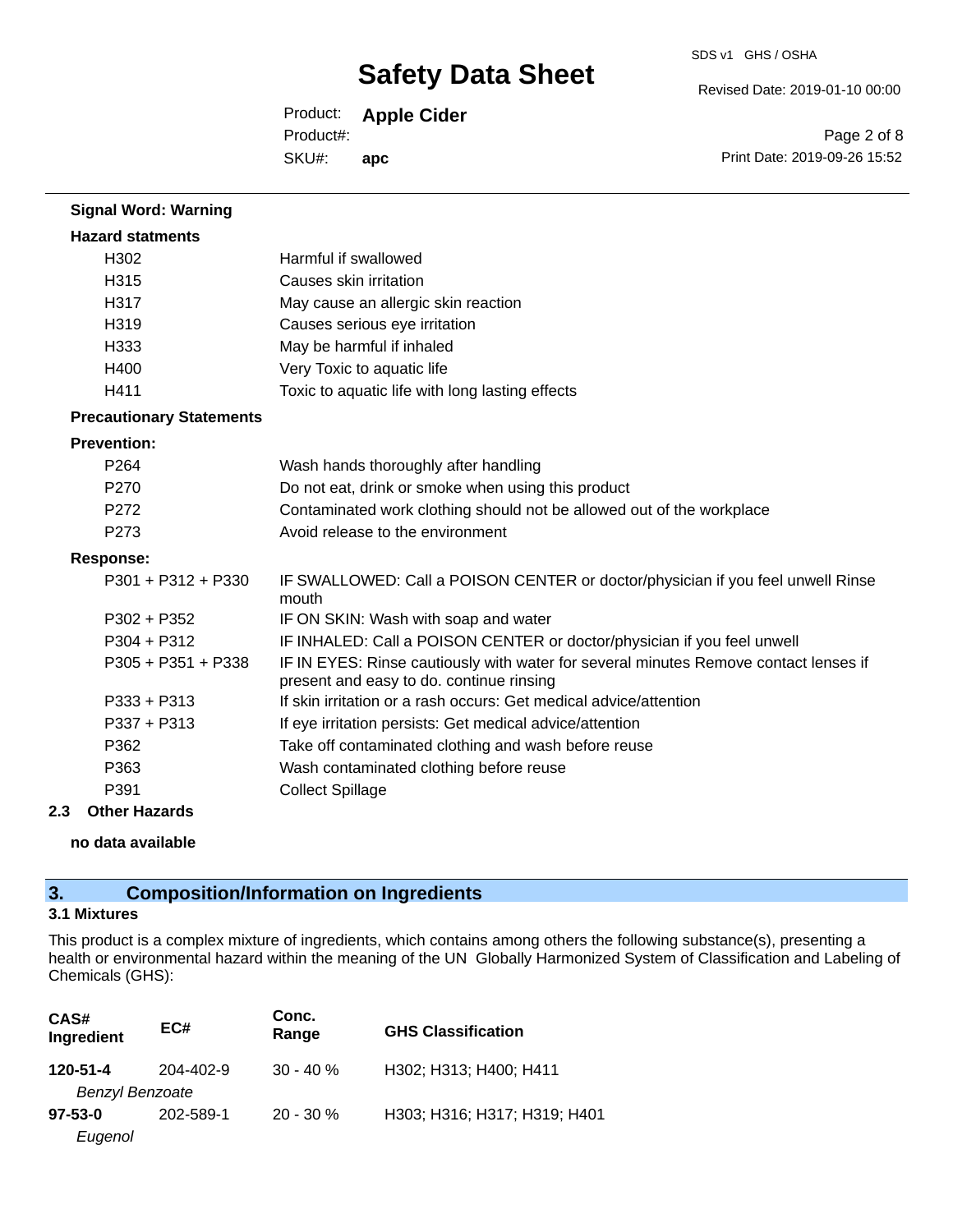SDS v1 GHS / OSHA

Revised Date: 2019-01-10 00:00

Print Date: 2019-09-26 15:52

Page 3 of 8

Product: **Apple Cider**

Product#:

SKU#: **apc**

| CAS#<br>Ingredient                                       | EC#                            | Conc.<br>Range | <b>GHS Classification</b>          |
|----------------------------------------------------------|--------------------------------|----------------|------------------------------------|
| 104-55-2<br>Cinnamal                                     | 203-213-9                      | 10 - 20 %      | H303; H312; H315; H317; H319; H401 |
| 121-32-4                                                 | 204-464-7                      | $5 - 10%$      | H303; H320; H402                   |
|                                                          | 3-Ethoxy-4-hydroxybenzaldehyde |                |                                    |
| 121-33-5<br>vanillin                                     | 204-465-2                      | $2 - 5%$       | H303; H319                         |
| $100 - 51 - 6$                                           | 202-859-9                      | $2 - 5%$       | H302; H313; H319                   |
| <b>Benzyl Alcohol</b>                                    |                                |                |                                    |
| 2050-08-0                                                | 218-080-2                      | $2 - 5%$       | H302; H400; H410                   |
| Amyl salicylate                                          |                                |                |                                    |
| $91 - 64 - 5$                                            | 202-086-7                      | $1 - 2%$       | H302; H317; H402                   |
| Coumarin                                                 |                                |                |                                    |
| 87-44-5                                                  | 201-746-1                      | $1 - 2%$       | H304; H317; H413                   |
| beta-Caryophyllene                                       |                                |                |                                    |
| $123 - 11 - 5$                                           | 204-602-6                      | $1 - 2%$       | H303; H402; H412                   |
| Anisaldehyde                                             |                                |                |                                    |
| $88 - 41 - 5$                                            | 201-828-7                      | $1 - 2%$       | H227; H303; H316; H401; H411       |
| 2-t-Butylcyclohexyl acetate                              |                                |                |                                    |
| See Section 16 for full text of GHS classification codes |                                |                |                                    |

See Section 16 for full text of GHS classification codes which where not shown in section 2

Total Hydrocarbon Content (%  $w/w$ ) = 1.95

## **4. First Aid Measures**

#### **4.1 Description of first aid measures**

| Inhalation:                                                        | Remove from exposure site to fresh air and keep at rest.<br>Obtain medical advice.                            |
|--------------------------------------------------------------------|---------------------------------------------------------------------------------------------------------------|
| Eye Exposure:                                                      | Flush immediately with water for at least 15 minutes.<br>Contact physician if symptoms persist.               |
| <b>Skin Exposure:</b>                                              | Remove contaminated clothes. Wash thoroughly with water (and soap).<br>Contact physician if symptoms persist. |
| Ingestion:                                                         | Rinse mouth with water and obtain medical advice.                                                             |
| Most important symptoms and effects, both acute and delayed<br>4.2 |                                                                                                               |
| <b>Symptoms:</b>                                                   | no data available                                                                                             |
| Risks:                                                             | Refer to Section 2.2 "Hazard Statements"                                                                      |
| 4.3                                                                | Indication of any immediate medical attention and special treatment needed                                    |

| Refer to Section 2.2 "Response" |  |
|---------------------------------|--|
|                                 |  |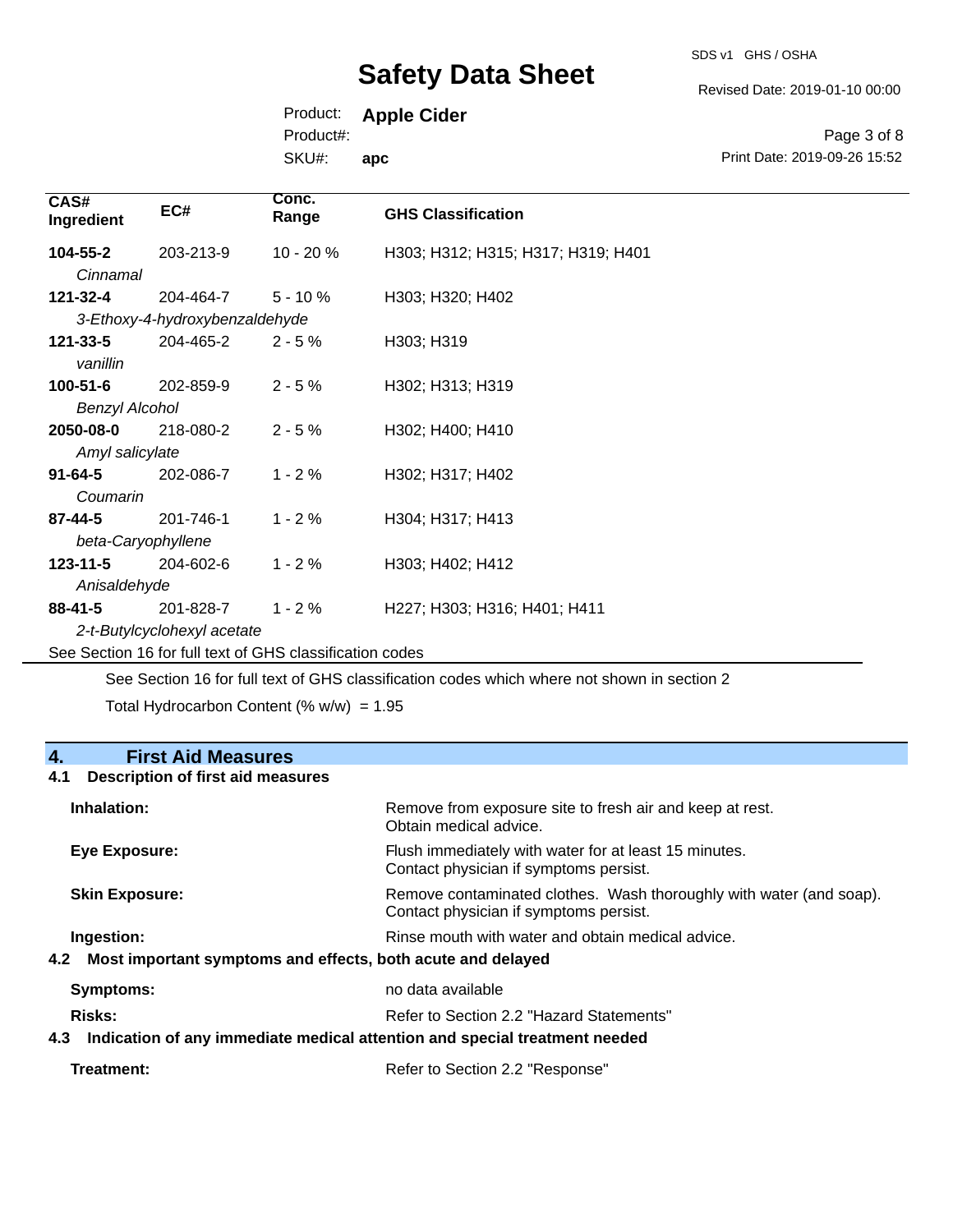SDS v1 GHS / OSHA

Revised Date: 2019-01-10 00:00

Product: **Apple Cider** SKU#: Product#: **apc**

Page 4 of 8 Print Date: 2019-09-26 15:52

| 5 <sub>1</sub><br><b>Fire-Fighting measures</b>                        |                                                   |  |
|------------------------------------------------------------------------|---------------------------------------------------|--|
| <b>Extinguishing media</b><br>5.1                                      |                                                   |  |
| Suitable:                                                              | Carbon dioxide (CO2), Dry chemical, Foam          |  |
| Unsuitable                                                             | Do not use a direct water jet on burning material |  |
| Special hazards arising from the substance or mixture<br>$5.2^{\circ}$ |                                                   |  |
| During fire fighting:<br><b>Advice for firefighters</b><br>5.3         | Water may be ineffective                          |  |
| <b>Further information:</b>                                            | Standard procedure for chemical fires             |  |

#### **6. Accidental Release Measures**

#### **6.1 Personal precautions, protective equipment and emergency procedures**

Avoid inhalation and contact with skin and eyes. A self-contained breathing apparatus is recommended in case of a major spill.

#### **6.2 Environmental precautions**

Keep away from drains, soil, and surface and groundwater.

#### **6.3 Methods and materials for containment and cleaning up**

Clean up spillage promptly. Remove ignition sources. Provide adequate ventilation. Avoid excessive inhalation of vapors. Gross spillages should be contained by use of sand or inert powder and disposed of according to the local regulations.

#### **6.4 Reference to other sections**

Not Applicable

### **7. Handling and Storage**

#### **7.1 Precautions for safe handling**

Apply according to good manufacturing and industrial hygiene practices with proper ventilation. Do not drink, eat or smoke while handling. Respect good personal hygiene.

#### **7.2 Conditions for safe storage, including any incompatibilities**

Store in a cool, dry and ventilated area away from heat sources and protected from light in tightly closed original container. Avoid uncoated metal container. Keep air contact to a minimum.

#### **7.3 Specific end uses**

No information available

#### **8. Exposure Controls/Personal Protection**

#### **8.1 Control parameters**

**Exposure Limits:** Contains no substances with occupational exposure limit values.

**Engineering Controls:** Use local exhaust as needed.

#### **8.2 Exposure controls - Personal protective equipment**

**Eye protection:** Tightly sealed goggles, face shield, or safety glasses with brow guards and side shields, etc. as may be appropriate for the exposure

**Respiratory protection:** Avoid excessive inhalation of concentrated vapors. Apply local ventilation where appropriate.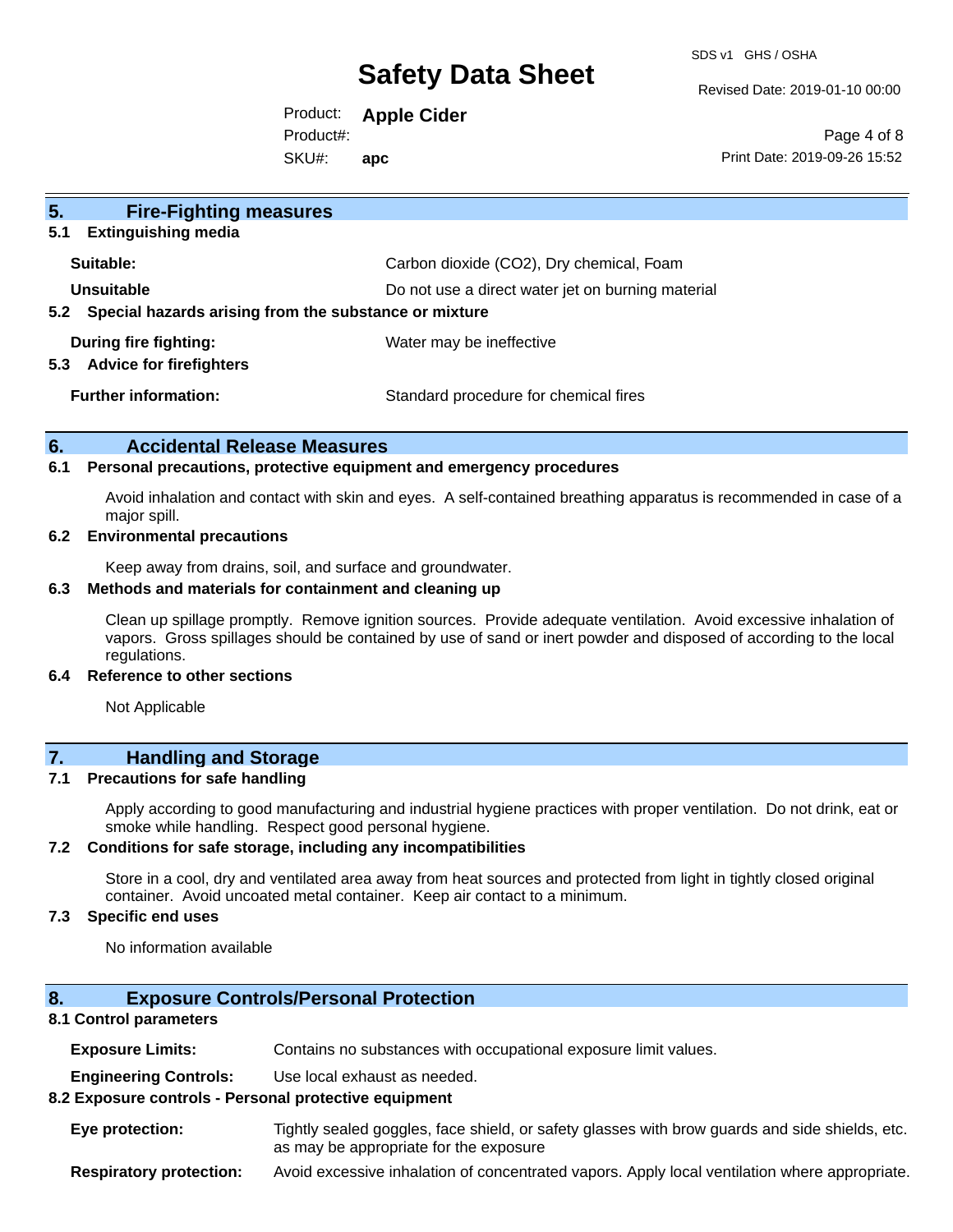SDS v1 GHS / OSHA

Revised Date: 2019-01-10 00:00

Product: **Apple Cider** SKU#: Product#: **apc**

Page 5 of 8 Print Date: 2019-09-26 15:52

**Skin protection:** Avoid Skin contact. Use chemically resistant gloves as needed.

### **9. Physical and Chemical Properties**

#### **9.1 Information on basic physical and chemical properties**

| Appearance:                  | Liquid                                |
|------------------------------|---------------------------------------|
| Odor:                        | Conforms to Standard                  |
| Color:                       | Pale Yellow to Greenish Yellow (G3-5) |
| <b>Viscosity:</b>            | Liquid                                |
| <b>Freezing Point:</b>       | Not determined                        |
| <b>Boiling Point:</b>        | Not determined                        |
| <b>Melting Point:</b>        | Not determined                        |
| <b>Flashpoint (CCCFP):</b>   | >200 F (93.33 C)                      |
| <b>Auto flammability:</b>    | Not determined                        |
| <b>Explosive Properties:</b> | None Expected                         |
| <b>Oxidizing properties:</b> | None Expected                         |
| Vapor Pressure (mmHg@20 C):  | 0.0199                                |
| %VOC:                        | 0.02                                  |
| Specific Gravity @ 25 C:     | 1.0890                                |
| Density $@25C$ :             | 1.0860                                |
| Refractive Index @ 20 C:     | 1.5690                                |
| Soluble in:                  | Oil                                   |

### **10. Stability and Reactivity**

| 10.1 Reactivity                         | None                                               |
|-----------------------------------------|----------------------------------------------------|
| <b>10.2 Chemical stability</b>          | Stable                                             |
| 10.3 Possibility of hazardous reactions | None known                                         |
| 10.4 Conditions to avoid                | None known                                         |
| 10.5 Incompatible materials             | Strong oxidizing agents, strong acids, and alkalis |
| 10.6 Hazardous decomposition products   | None known                                         |

### **11. Toxicological Information**

#### **11.1 Toxicological Effects**

Acute Toxicity Estimates (ATEs) based on the individual Ingredient Toxicity Data utilizing the "Additivity Formula"

**Acute toxicity - Oral - (Rat) mg/kg** (LD50: 1858.7360) Harmful if swallowed **Acute toxicity - Inhalation - (Rat) mg/L/4hr** (LD50: 34.3337) May be harmful if inhaled **Skin corrosion / irritation** May be harmful if inhaled

Acute toxicity - Dermal - (Rabbit) mg/kg<br>Not classified - the classification criteria are not met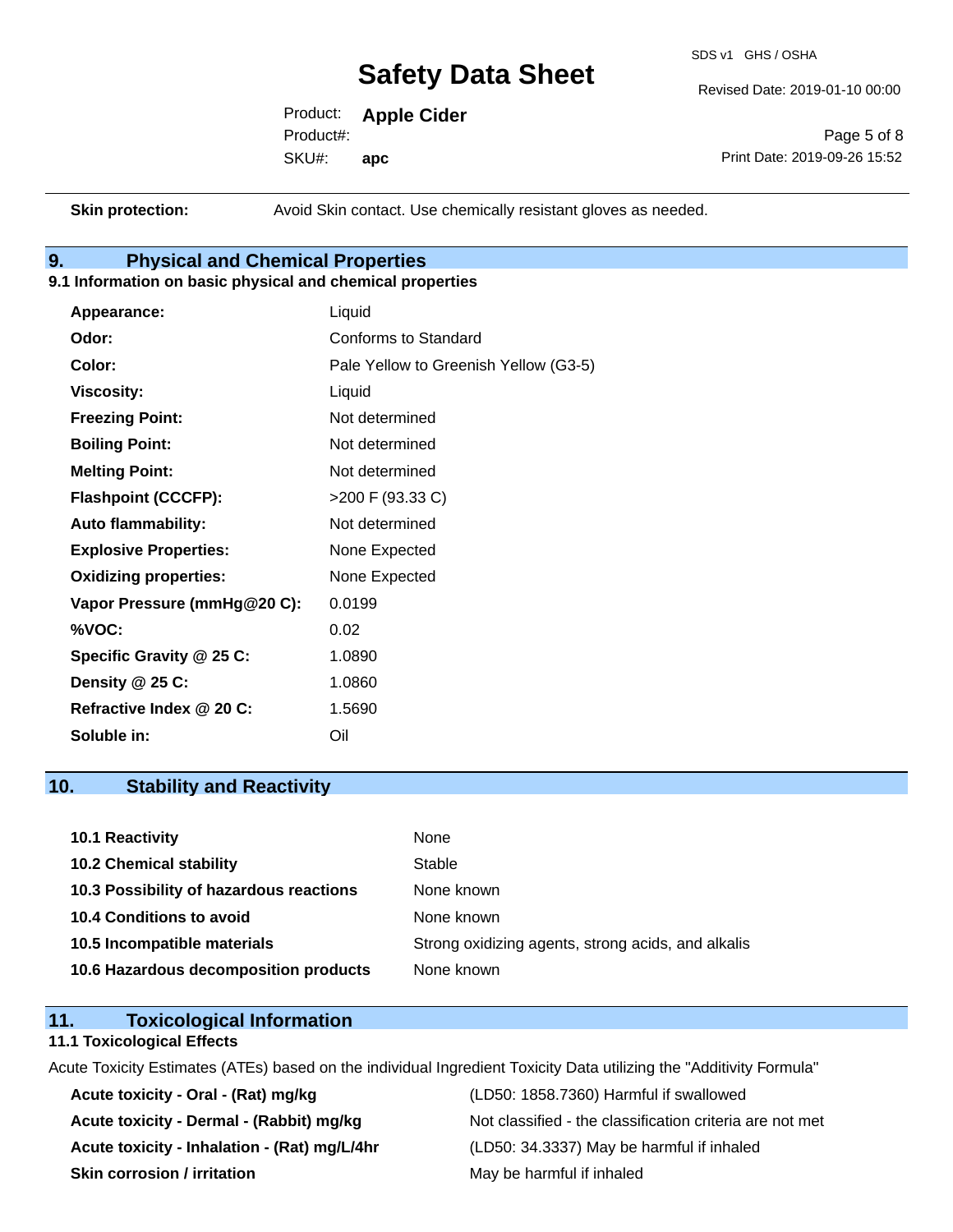SDS v1 GHS / OSHA

Revised Date: 2019-01-10 00:00

Product: **Apple Cider** SKU#: Product#: **apc**

Page 6 of 8 Print Date: 2019-09-26 15:52

| Serious eye damage / irritation                    | Causes serious eye irritation                            |
|----------------------------------------------------|----------------------------------------------------------|
| <b>Respiratory sensitization</b>                   | Not classified - the classification criteria are not met |
| <b>Skin sensitization</b>                          | May cause an allergic skin reaction                      |
| <b>Germ cell mutagenicity</b>                      | Not classified - the classification criteria are not met |
| Carcinogenicity                                    | Not classified - the classification criteria are not met |
| <b>Reproductive toxicity</b>                       | Not classified - the classification criteria are not met |
| Specific target organ toxicity - single exposure   | Not classified - the classification criteria are not met |
| Specific target organ toxicity - repeated exposure | Not classified - the classification criteria are not met |
| <b>Aspiration hazard</b>                           | Not classified - the classification criteria are not met |

#### **12. Ecological Information 12.1 Toxicity**

| <b>Acute acquatic toxicity</b>     | Very Toxic to aquatic life                      |
|------------------------------------|-------------------------------------------------|
| <b>Chronic acquatic toxicity</b>   | Toxic to aquatic life with long lasting effects |
| <b>Toxicity Data on soil</b>       | no data available                               |
| <b>Toxicity on other organisms</b> | no data available                               |
|                                    |                                                 |
| 12.2 Persistence and degradability | no data available                               |
| 12.3 Bioaccumulative potential     | no data available                               |
| 12.4 Mobility in soil              | no data available                               |
| 12.5 Other adverse effects         | no data available                               |

#### **13. Disposal Conditions**

#### **13.1 Waste treatment methods**

Do not allow product to reach sewage systems. Dispose of in accordance with all local and national regulations. Send to a licensed waste management company.The product should not be allowed to enter drains, water courses or the soil. Do not contaminate ponds, waterways or ditches with chemical or used container.

## **14. Transport Information**

| <b>Marine Pollutant</b>                                                                  | Yes. Ingredient of greatest environmental impact:<br>120-51-4 : (30 - 40 %) : Benzyl Benzoate |                                     |                   |                 |        |  |
|------------------------------------------------------------------------------------------|-----------------------------------------------------------------------------------------------|-------------------------------------|-------------------|-----------------|--------|--|
| Regulator                                                                                |                                                                                               | <b>Class</b>                        | <b>Pack Group</b> | <b>Sub Risk</b> | UN-nr. |  |
| U.S. DOT (Non-Bulk)<br><b>Chemicals NOI</b><br><b>ADR/RID (International Road/Rail)</b>  |                                                                                               | Not Regulated - Not Dangerous Goods |                   |                 |        |  |
| <b>Environmentally Hazardous</b><br>Substance, Liquid, n.o.s.<br><b>IATA (Air Cargo)</b> |                                                                                               | 9                                   | Ш                 |                 | UN3082 |  |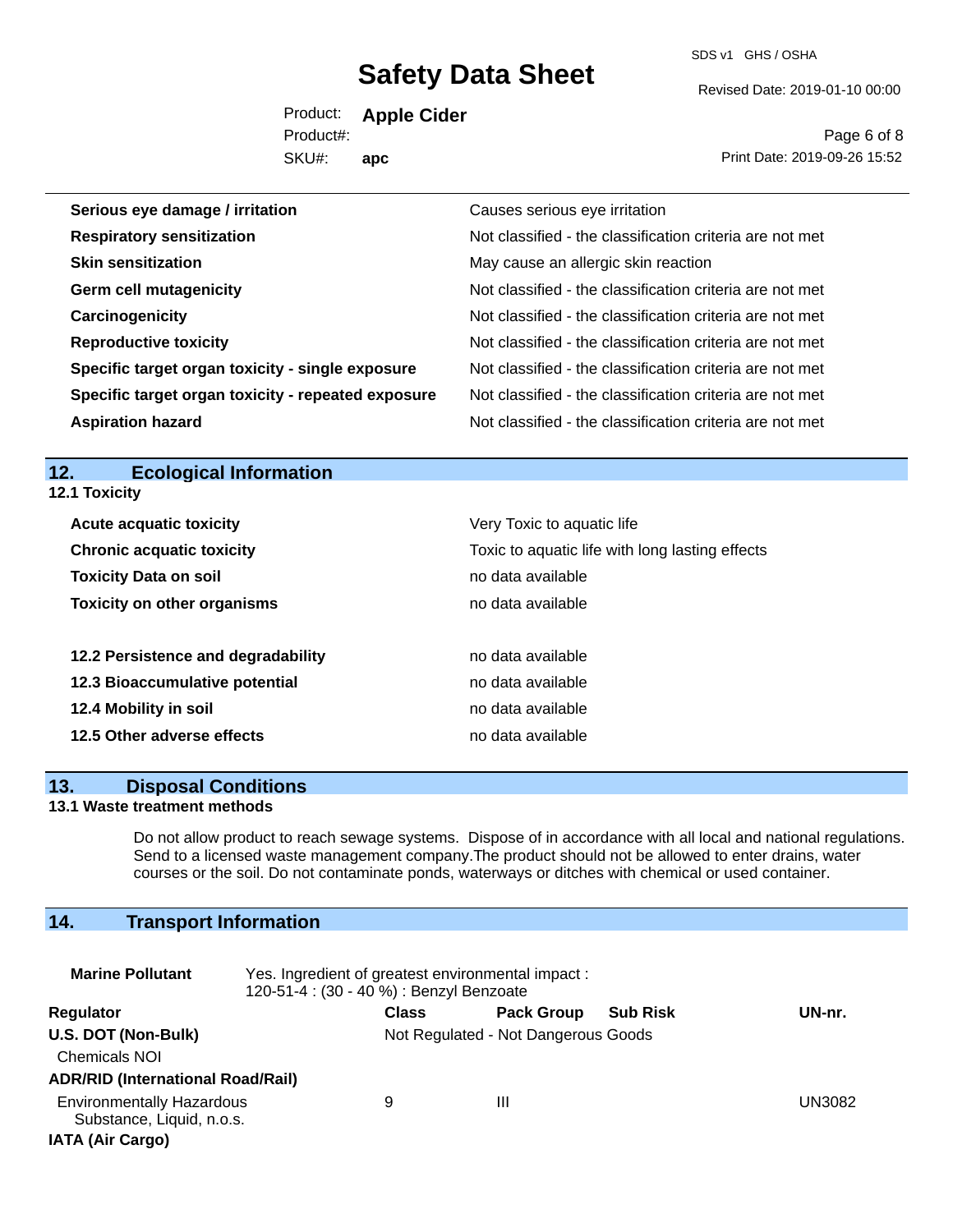SDS v1 GHS / OSHA

Revised Date: 2019-01-10 00:00

|                                                                         | Product:<br>Product#: |                                                              | <b>Apple Cider</b> |                | Page 7 of 8                                     |  |
|-------------------------------------------------------------------------|-----------------------|--------------------------------------------------------------|--------------------|----------------|-------------------------------------------------|--|
|                                                                         | SKU#:                 | apc                                                          |                    |                | Print Date: 2019-09-26 15:52                    |  |
| <b>Environmentally Hazardous</b><br>Substance, Liquid, n.o.s.           |                       | 9                                                            |                    | $\mathbf{III}$ | <b>UN3082</b>                                   |  |
| IMDG (Sea)                                                              |                       |                                                              |                    |                |                                                 |  |
| <b>Environmentally Hazardous</b><br>Substance, Liquid, n.o.s.           |                       | 9                                                            |                    | $\mathbf{III}$ | UN3082                                          |  |
| 15.<br><b>Regulatory Information</b>                                    |                       |                                                              |                    |                |                                                 |  |
| <b>U.S. Federal Regulations</b>                                         |                       |                                                              |                    |                |                                                 |  |
| <b>TSCA (Toxic Substance Control Act)</b>                               |                       | All components of the substance/mixture are listed or exempt |                    |                |                                                 |  |
| 40 CFR(EPCRA, SARA, CERCLA and CAA)<br><b>U.S. State Regulations</b>    |                       | This product contains NO components of concern.              |                    |                |                                                 |  |
| <b>California Proposition 65 Warning</b><br><b>Canadian Regulations</b> |                       | No Warning required                                          |                    |                |                                                 |  |
| <b>DSL</b>                                                              |                       |                                                              |                    |                | 100.00% of the components are listed or exempt. |  |

## **16. Other Information**

#### **GHS H-Statements referred to under section 3 and not listed in section 2**

- 
- H304 : May be fatal if swallowed and enters airways **H312** : Harmful in contact with skin
- H313 : May be harmful in contact with skin H316 : Causes mild skin irritation
- H317 : May cause an allergic skin reaction H320 : Causes eye irritation
- 
- H410 : Very toxic to aquatic life with long lasting effects H412 : Harmful to aquatic life with long lasting effects
- H413 : May cause long lasting harmful effects to aquatic life

#### **Total Fractional Values**

- 
- 
- (25.63) Aquatic Chronic Toxicity, Category 3 (23.00) Sensitization, Skin, Category 1B
- (4.97) Eye Damage/Eye Irritation, Category 2A (4.42) Skin Corrosion/Irritation, Category 3
- 
- (1.75) Aquatic Chronic Toxicity, Category 4 (1.56) Aquatic Acute Toxicity, Category 1
- (1.08) Acute Toxicity Oral, Category 4
- H227 : Combustible liquid H303 : May be harmful if swallowed
	-
	-
	-
- H401 : Toxic to aquatic life **H402** : Harmful to aquatic life
	-

(TFV) Risk (TFV) Risk

- (190.00) Sensitization, Skin, Category 1A (145.63) Acute Toxicity Inhalation, Category 5
	-
	-
- (2.55) Aquatic Chronic Toxicity, Category 2 (1.97) Skin Corrosion/Irritation, Category 2
	-

#### Remarks

This safety data sheet is based on the properties of the material known to Wellington Fragrance at the time the data sheet was issued. The safety data sheet is intended to provide information for a health and safety assessment of the material and the circumstances, under which it is packaged, stored or applied in the workplace. For such a safety assessment Wellington Fragrance holds no responsibility. This document is not intended for quality assurance purposes.